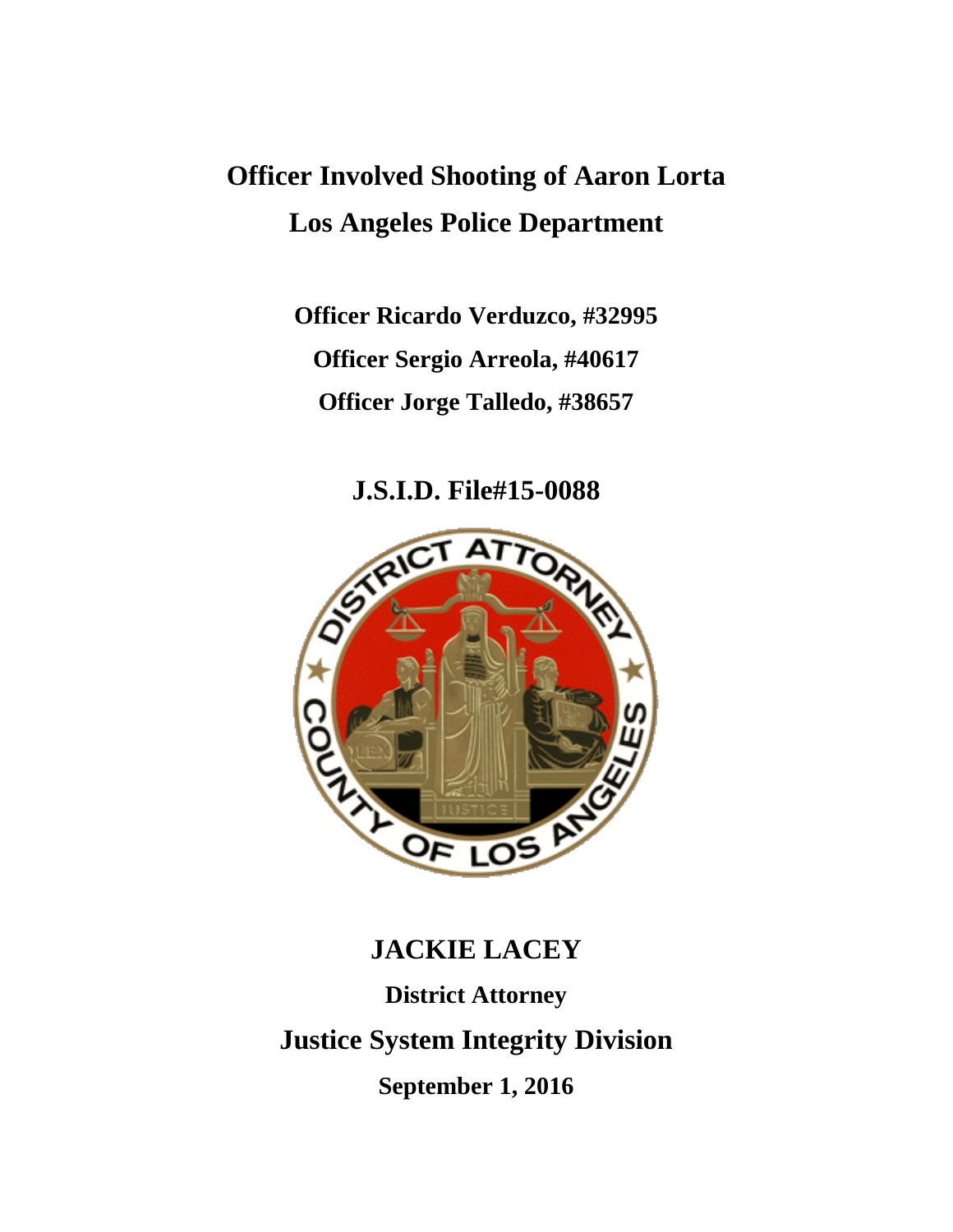#### **MEMORANDUM**

- TO: COMMANDER ROBERT A. LOPEZ Los Angeles Police Department Force Investigation Division 100 W. First Street, Suite 431 Los Angeles, California 90012
- FROM: JUSTICE SYSTEM INTEGRITY DIVISION Los Angeles County District Attorney's Office
- SUBJECT: Officer Involved Shooting of Aaron Lorta J.S.I.D. File #15-0088 L.A.P.D. File #F011-15
- DATE: September 1, 2016

The Justice System Integrity Division of the Los Angeles County District Attorney's Office has completed its review of the February 9, 2015, non-fatal shooting of Aaron Lorta by Los Angeles Police Department (LAPD) Officers Ricardo Verduzco, Sergio Arreola, and Jorge Talledo. It is our conclusion that Officers Verduzco, Arreola, and Talledo acted in lawful self-defense and defense of others at the time they fired their weapons, and used lawful force in arresting Lorta, a violent fleeing felon.

The District Attorney's Command Center was notified of the shooting on February 9, 2015 at approximately 7:10 p.m. The District Attorney Response Team responded and was given a walkthrough of the scene.

The following analysis is based on investigative reports, photographic evidence, news footage videos and witness statements taken during the investigation by the Los Angeles Police Department, Force Investigation Division and submitted to this office by Detectives Tim Brausam and Robert Castaneda.<sup>1</sup> The officers' departmentally compelled statements were not considered in this analysis.

#### **FACTUAL ANALYSIS**

 $\overline{a}$ 

On February 9, 2015, Aaron Lorta led officers on a 34 minute dangerous vehicle pursuit that went through multiple cities. During the pursuit, Lorta traveled at very high rates of speed in residential streets and on the freeway, drove on the wrong side of the road multiple times, caused seven separate traffic collisions, carjacked one victim at gunpoint, and attempted to carjack two additional

 $<sup>1</sup>$  A compilation of media footage of the pursuit in this case was obtained from local television channels, KCBS,</sup> KTLA, KNBC, and KABC. The media footage depicted the pursuit from Alameda Street in the downtown area, the carjacking, the officer-involved shooting (OIS), and Lorta being taken into custody. At the time of the incident, Hollenbeck officers were not equipped with body worn video cameras, and although Digital In-Car Video Service (DICVS) had been installed in Hollenbeck Division's vehicle fleet, the system had not been activated at the time of the incident.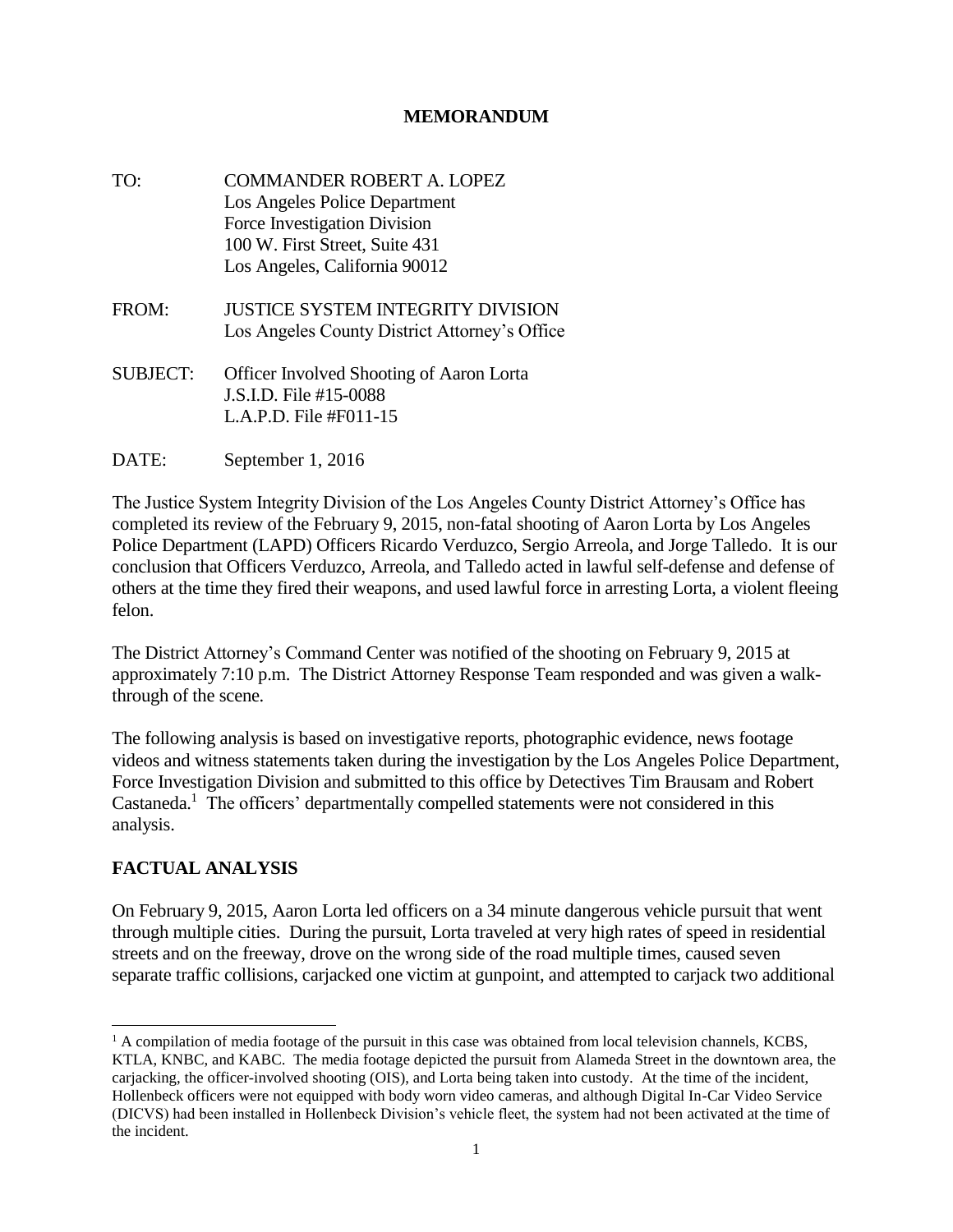victims at gunpoint before being stopped by police ultimately resulting in a non-fatal officerinvolved shooting wherein Lorta was shot four times.

On February 9, 2015 at approximately 5:15 p.m., Hollenbeck Patrol Division Officers Anthony Lanza and Oscar Gamboa were on patrol, in a marked patrol car, when their attention was drawn to a gray Toyota Corolla parked in front of 429 North Mott Street with a male Hispanic sporting a large tattoo on the back of his head seated in the driver's seat.<sup>2</sup> Through their training and experience patrolling the Hollenbeck area, the officers had knowledge that Toyota vehicles are frequently stolen in the area and they attempted to view the license plate number.

Lorta looked in the officers' direction and accelerated his vehicle southbound on Mott Street, then turned into a Jack-in-the-Box parking lot located on the corner of Mott Street and Cesar E. Chavez Avenue. Lorta exited the Jack-in-the-Box parking lot and turned east on Cesar E. Chavez Avenue. The officers continued to follow Lorta, eastbound on Cesar E. Chavez Avenue, then southbound onto Saratoga Street in an attempt to obtain a license plate number. Lorta accelerated to 40 miles per hour in a residential area, and failed to stop for a posted stop sign at Michigan Avenue. When Lorta continued southbound in the northbound lane, the officers formed the opinion that Lorta was driving erratically to evade them because the vehicle was possibly stolen.<sup>3</sup>

Gamboa broadcast to Communications Division (CD) that they were at Saratoga Street and New Jersey Street in pursuit of a possible Code-37 vehicle, and Lanza activated the emergency lights and siren.<sup>4</sup> As Lorta turned west onto  $1<sup>st</sup>$  Street, the officers followed in pursuit. Gamboa requested back-up, a supervisor, and an airship. Hollenbeck Patrol Division Sergeant Tomas Melendez responded to the request for a supervisor and positioned himself on 1<sup>st</sup> Street and Cummings Street as the pursuit approached. As Lorta continued driving westbound on 1st Street, he exceeded the speed limit and failed to stop for red lights and posted stop signs.<sup>5</sup> Lorta collided with two or three vehicles at North Hewitt Street but continued traveling westbound.<sup>6</sup>

As the pursuit turned southbound on Alameda Street, Officers Jorge Talledo and Eduardo Ojeda became the secondary unit in pursuit.<sup>7</sup> The pursuit proceeded eastbound on  $6<sup>th</sup>$  Street from Alameda Street, then southbound on Mateo Street. Melendez authorized the air unit to track Lorta, and advised the ground units to discontinue their pursuit and follow Lorta from a distance.<sup>8</sup> Lorta continued driving southbound on Mateo Street, westbound on Olympic Street, then southbound on Alameda Street. Traffic Officer John Wilson, who was assigned to the intersection of 1<sup>st</sup> Street and Alameda Street, had to step out of the intersection to avoid Lorta's oncoming vehicle.

l

<sup>&</sup>lt;sup>2</sup> This male was subsequently identified as Aaron Lorta who was 29 years old at the time, 200 pounds, and six feet, two inches tall.

<sup>&</sup>lt;sup>3</sup> Lorta was driving a gray, four door 2003 Toyota Camry registered to his mother, Ana E. Lorta.

<sup>4</sup> Code-37 is a department code for a stolen vehicle.

<sup>5</sup> Lanza and Gamboa estimated that Lorta reached top speeds of 70-80 miles per hour during the pursuit.

<sup>6</sup> No reported Traffic Collision Reports were located in this area. However, Lanza, Gamboa, and Tactical Flight Officer (TFO) Daniel Putnam observed the collision on 1<sup>st</sup> Street and Hewitt Street.

<sup>&</sup>lt;sup>7</sup> The officers were in a marked black and white patrol vehicle equipped with a forward facing red light and siren.

<sup>8</sup> During "tracking" mode, Melendez and the other units backed off of Lorta to the point where they were no longer able to observe his vehicle and relied on the air unit's broadcasts for Lorta's location. The pursuing units kept a distance of about 100 yards from Lorta during tracking but their lights and sirens were still activated. Tracking mode was initiated in an effort to have Lorta slow down his vehicle as the manner and speed in which he was driving was posing a significant risk to the public.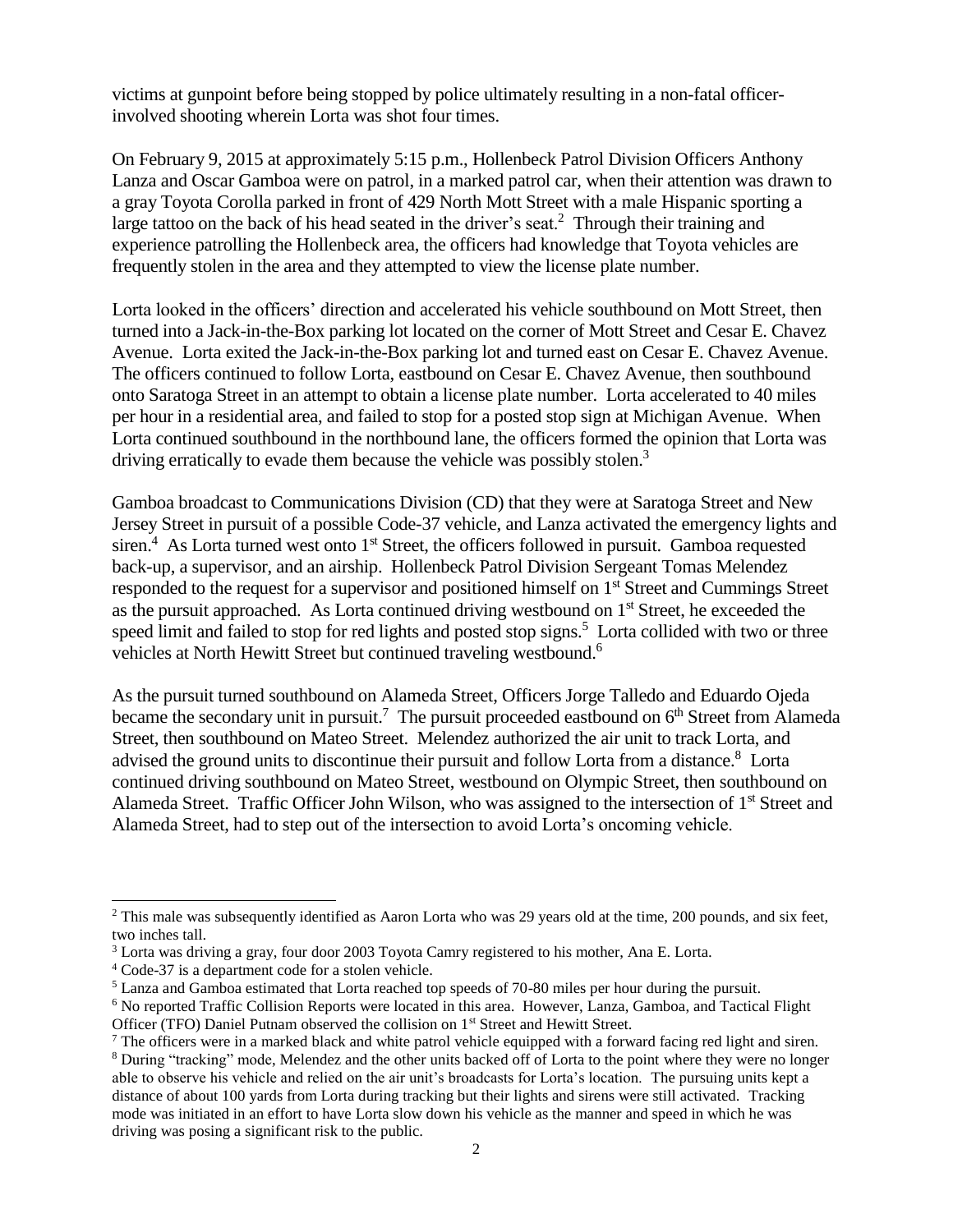The air unit noted that Lorta was traveling on the wrong side of the street and maneuvering in and out of traffic. At Alameda Street and 38<sup>th</sup> Street, Melendez was cut-off by a semi-truck and was no longer involved in following Lorta's vehicle. Talledo and Ojeda became the primary unit, following Lorta from a distance, with Melendez behind them. Lorta continued driving southbound on Alameda Street and then eastbound on Slauson Avenue.<sup>9</sup> On Slauson Avenue, Lorta encountered heavy traffic and drove on the center median. Lorta turned southbound on Pacific Boulevard and was involved in a traffic collision with a black pickup truck at Randolph Street. Lorta continued driving eastbound on Randolph Street, then southbound on Templeton Street where he was involved in a second collision as he approached Florence Avenue. Lorta continued driving on and off the center median, eastbound on Florence Avenue, southbound on State Street, eastbound on Broadway Street, southbound on California Avenue, eastbound on Liberty Boulevard, southbound on Otis Street, eastbound in the alley north of Tweedy Boulevard and southbound Bowman Avenue to eastbound Imperial Highway.<sup>10</sup>

Lorta drove on the wrong side of the road and, as he passed Lynwood High School, Lorta collided with the center median at Atlantic Boulevard. Lorta approached Garfield Avenue driving on the wrong side of the road and collided with two vehicles. Lorta exited his disabled vehicle and ran toward a white vehicle stopped in traffic on Imperial Highway. Lorta attempted to open the driver's door, but the driver drove away westbound on Imperial Highway.<sup>11</sup>

Lorta then approached Elizabeth Yarahuan who was stopped for traffic in her vehicle on Imperial Highway near Garfield Avenue. From the air unit, TFO Putnam observed Lorta exit his disabled vehicle and remove an indiscernible object from his waistband. As Talledo, Ojeda, and Melendez arrived at the intersection of Imperial Highway and Garfield Avenue, they observed Lorta run toward Yarahuan's vehicle with an apparent handgun in his right hand. Ojeda and Talledo commanded Lorta to stop and drop the gun as he approached Yarahuan's vehicle, but Lorta continued towards Yarahuan. Lorta pointed what appeared to be a handgun at Yarahuan and ordered her out of her vehicle.<sup>12</sup> In fear for her life, Yarahuan exited her vehicle and ran.

Lorta entered Yarahuan's vehicle and drove through a parking lot toward Garfield Avenue as Talledo, Ojeda, and Melendez re-entered their vehicles.<sup>13</sup> After Lorta took Yarahuan's vehicle from her apparently at gunpoint, TFO Putnam recommended that Melendez cease tracking, resume the pursuit, and requested Communications Division (CD) to verify whether Yarahuan's vehicle contained a passenger. Hollenbeck Patrol Division Sergeant David Gomez had been monitoring the tracking of Lorta, and followed behind Lorta from a distance. As Lorta exited the parking lot, Gomez briefly followed Lorta until a two person unit was able to relieve him. Melendez notified CD that Lorta was armed with a handgun, that tracking mode would be discontinued, and to resume the pursuit. $14$ 

 $\overline{\phantom{a}}$ 

<sup>13</sup> Yarahuan's vehicle was a 2010 Volkswagen sedan.

<sup>9</sup> At 25th Street, Alameda Street is divided by railroad tracks that run down the middle of the street. Lorta continued southbound in the northbound lanes of Alameda Street.

<sup>&</sup>lt;sup>10</sup> Lorta was involved in a third collision at the intersection of Tweedy Boulevard and McNerney Avenue.

 $11$  The victim of the attempted cariack was not identified.

<sup>&</sup>lt;sup>12</sup> Lorta was armed with a black air soft pistol, ATP Auto with a removable magazine, which was recovered from the scene. A subsequent inspection revealed that a piece of orange plastic was inside the muzzle of the pistol, indicating that the orange tip installed on the muzzle by the manufacturer had been removed.

<sup>&</sup>lt;sup>14</sup> The pursuit was resumed because tracking had failed to deter Lorta in any way, it was now verified he was armed with a weapon, possibly had a hostage in the car, and his manner and speed of driving posed a growing and significant threat to public safety.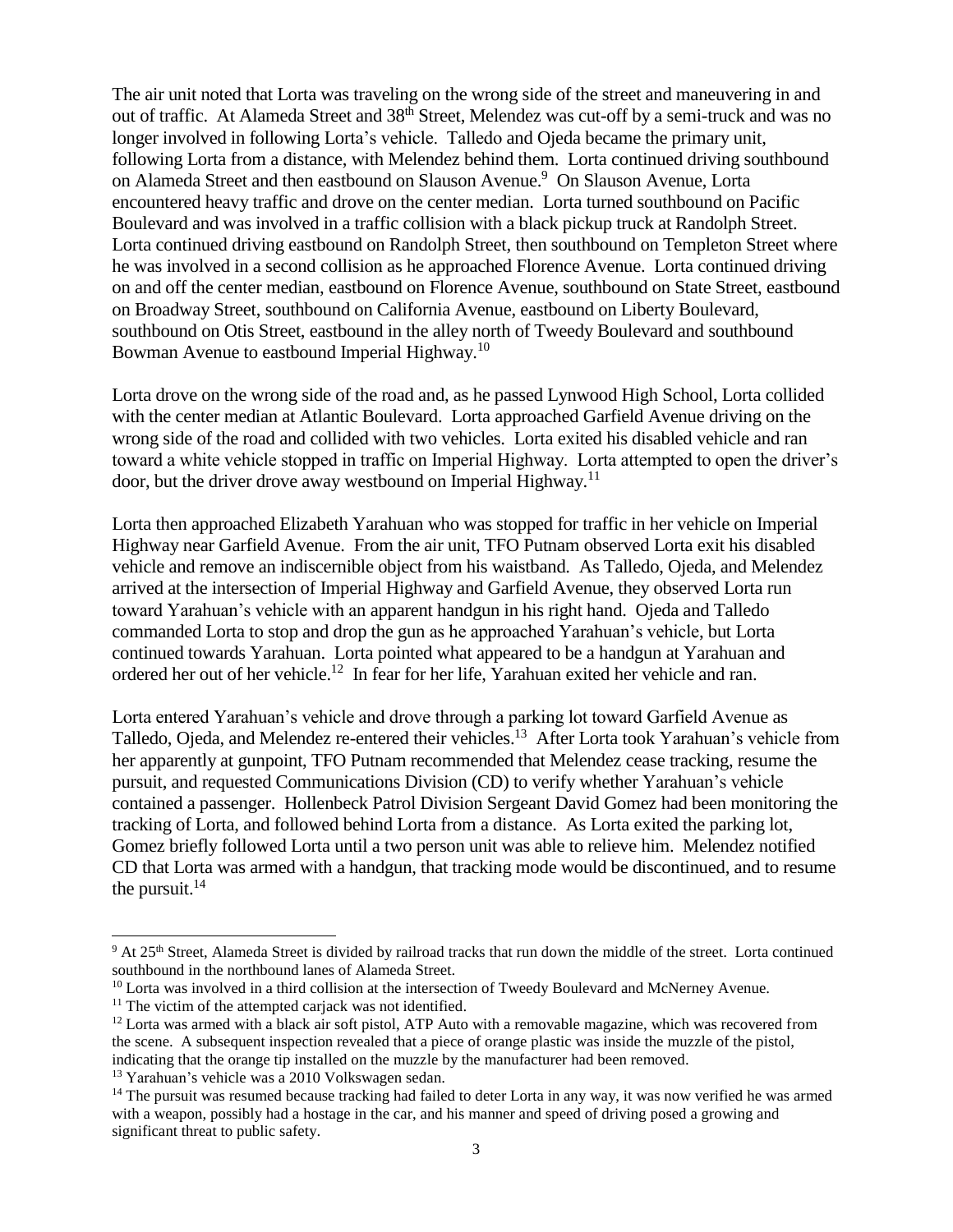As Lorta entered the westbound 105 freeway from Garfield Avenue, Talledo and Ojeda became the primary unit of the pursuit, but shortly thereafter they requested a unit with an overhead light bar to take over. As Lorta transitioned to the north 710 freeway, Melendez requested two additional units to respond and join the pursuit due to the fact that the pursuit was now outside the City of Los Angeles, Lorta was armed with a firearm, and it had not yet been established whether Yarahuan had a passenger in her vehicle.<sup>15</sup> Ojeda observed Lorta brandish a handgun as they drove northbound on the 710 freeway.

As the pursuit approached Imperial Highway, Officers Jesse Griego, Moses Trejo, Sergio Arreola, and Ricardo Verduzco became the primary and secondary units respectively. As the pursuit continued northbound on the 710 freeway at Firestone Boulevard, Officers Kenneth O'Steen and Razzi Uddin joined the pursuit and Officers Christopher Gonzalez and Robert Ramirez joined the pursuit shortly thereafter.<sup>16</sup> Lorta transitioned to the eastbound 60 freeway where he encountered heavy traffic and negotiated around vehicles to the Atlantic Boulevard off-ramp. Griego and Trejo were blocked by traffic as they followed Lorta off the Atlantic Boulevard off-ramp. Lorta then reentered the 60 freeway eastbound at Atlantic Boulevard, with Arreola and Verduzco becoming the primary unit. Lorta continued to encounter heavy traffic and used the emergency lane to negotiate around vehicles to exit at the Findlay Avenue off-ramp. Lorta continued eastbound on Via Campo Street, toward Garfield Avenue. Traffic was stopped in all three eastbound lanes on Via Campo Street, west of the Garfield Avenue intersection.<sup>17</sup> Lorta attempted to squeeze between the number two and three lanes; however, he became involved in a traffic collision when his vehicle became wedged between two other vehicles.

The pursuing units were also blocked by traffic in the eastbound lanes of Via Campo Street. At this time, many of the officers began exiting their vehicles, just west of Lorta's collision site, with the intent of limiting Lorta's access to additional carjacking victims.

Lorta ran eastbound in the street toward a brown Lexus Sport Utility (SUV), driven by Jun Kun Park who was stopped in the number two lane in traffic. Jun's wife, Kwan Kun Park, was seated in the front passenger seat. Lorta opened Park's driver's door, pointed his gun at J. Park and ordered him to, "Go, go, go." With traffic at a standstill, Lorta abandoned his attempt to take J. Park's vehicle and continued on foot running eastbound on Via Campo Street toward another SUV. With the gun still in his hand, Lorta approached a second SUV that was in the number one lane and attempted to open the driver's door. When the driver of the SUV sped off toward the number two lane, Lorta appeared to stumble in the number two lane with a gun in his hand.<sup>18</sup> Ojeda gave

 $\overline{a}$ 

<sup>&</sup>lt;sup>15</sup> CD was still in the process of ascertaining whether a passenger was in the vehicle. It was not until several minutes later, at 5:45 p.m., that Los Angeles County Sheriff's Department (LASD) Deputy Evan Wagner broadcast over Hollenbeck frequency that he was with Yarahuan and had confirmed that no one else was in her vehicle when Lorta took it.

<sup>&</sup>lt;sup>16</sup> There were now five units in pursuit of Lorta in addition to Melendez as incident commander.

<sup>&</sup>lt;sup>17</sup> This portion of Via Campo Street consists only of eastbound lanes, there are no westbound lanes.

<sup>&</sup>lt;sup>18</sup> Ojeda and Ramirez recalled Lorta turning counter-clockwise as the driver of the SUV accelerated eastbound away from Lorta, while all the officers present recalled that Lorta turned in a clockwise direction toward them. Ojeda described Lorta turning to his left, holding the gun in one of his hands at a 45 degree angle, but being unable to tell at that time whether Lorta was pointing the gun at any of the officers. Ramirez also described Lorta as turning to his left and turning in the direction of the officers with a gun in his hands. Uddin described Lorta as reaching for his waistband and turning to the right with the gun in his right hand immediately prior to shots being fired. O'Steen noted, "It appeared [Lorta] had a gun in his hand and he was turning towards the officers." The aerial media footage provided by KTLA depicts the best view of the shooting from the air and it appears to show Lorta running forward, away from the officers, when he is shot. It is possible that the video footage shot from the air, several hundred feet above the ground, may not accurately depict the observations made by the pursuing officers directly behind Lorta on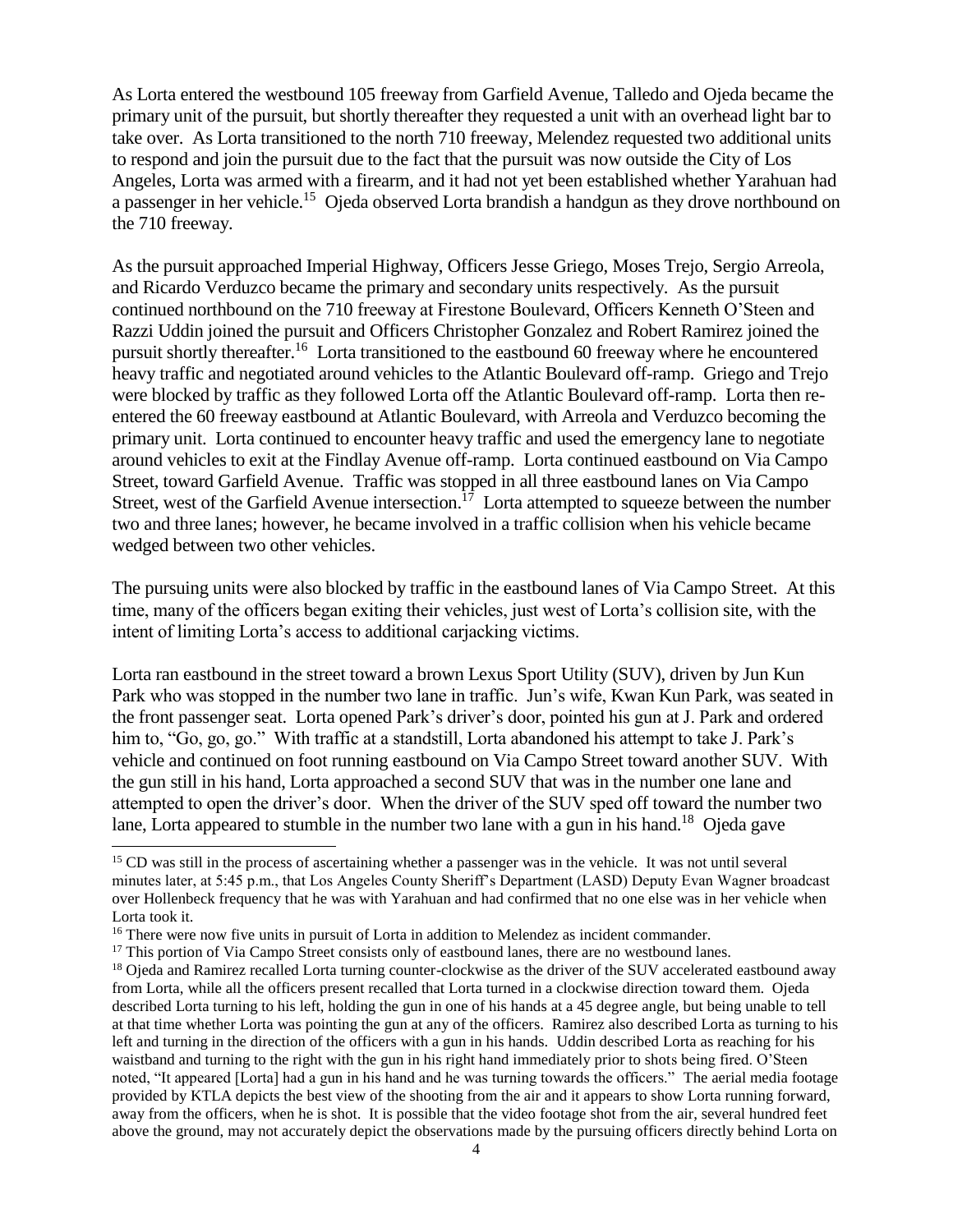commands to Lorta to drop the gun and get to the ground and heard other officers giving similar commands. However, Lorta continued to run at which point Talledo, Arreola, and Verduzco fired their weapons at Lorta.<sup>19</sup> When Lorta fell to the ground, Ojeda observed a handgun fall to the ground within arm's reach of Lorta. Ojeda quickly kicked the gun toward the south curb away from Lorta.

As Lorta was lying face down on the ground, O'Steen placed his knee on Lorta's upper back to hold him down while he was handcuffed. O'Steen then removed Lorta's left arm from underneath his body and Uddin and Gonzalez completed the handcuffing of Lorta. Because Lorta continued to struggle and kick his legs at the officers, Trejo used his body weight to hold Lorta's legs, while Griego secured Lorta's legs with a Hobble Restraint Device.

A rescue ambulance was immediately called to the scene but took approximately 10 minutes to arrive at the scene due to heavy traffic surrounding the area. Lorta was eventually transported to Los Angeles County (LAC), University of Southern California Medical Center (USCMC) where he was treated for four gunshot wounds.<sup>20</sup> Lorta also sustained a bruise on the right side of his face and a swollen lip which he stated was a result of getting his "ass kicked."<sup>21</sup>

Lorta was interviewed at LAC USCMC on February 10, 2015 by Detective Jose Chavez. Lorta stated that the police officers started chasing him, so he took off and tried to get away. Lorta stated he "got scared" because he was on parole for robbery and had contraband, a "BB gun", in the car. Lorta stated he did not want to get caught with the gun because it looked like a "real" .40 caliber Glock. Lorta added "I didn't want to be bothered. I didn't want to be pulled over. I just didn't want to do time period." Lorta blamed vehicles for getting in his way. Lorta also admitted that he was under the influence of methamphetamine during the incident.<sup>22</sup> Lorta recalled being shot 4-5 times, and claimed he was shot while on the ground.<sup>23</sup> Lorta admitted to associating with the "Tiny" Winos" gang with a moniker of "Mono."

Lorta was discharged from the hospital on February 19, 2015 into the custody of LASD. As a result of this incident, Lorta was charged with one count of carjacking, one count of felony evading, and three counts of attempted carjacking in case number BA433624. Lorta pled no contest to felony evading, a violation of Vehicle Code section 2800.2, and carjacking, a violation of Penal Code section 215(a), and was sentenced to 16 years state prison on March 17, 2016.

l

the ground. Similarly, the footage does not clearly show the gun in Lorta's hand, although later aerial footage clearly depicts the gun on the ground by the curb.

<sup>&</sup>lt;sup>19</sup> Talledo was armed with his department issued .40 caliber, Glock, Model 22 semiautomatic pistol. Fifteen rounds were in the magazine and one round was in the chamber of the pistol. The FID investigation revealed that Talledo fired one round during the OIS. Arreola was armed with his Department issued .9 millimeter, Glock, Model 17 semiautomatic pistol. The FID investigation revealed that Arreola fired 12 rounds during the OIS. Verduzco was armed with his department issued .40 caliber, Glock, Model 22 semiautomatic pistol. The FID investigation revealed that Verduzco fired four rounds during the OIS.

 $20$  Lorta sustained gunshot wounds to the mid left back, the left buttocks, and two through and through gunshot wounds to the right thigh.

 $21$  Lorta did not specify who assaulted him and media aerial footage depicted officers using only bodyweight while taking Lorta into custody.

<sup>&</sup>lt;sup>22</sup> Lorta's blood was drawn at the hospital and a toxicology examination showed a positive result for methamphetamine.

<sup>&</sup>lt;sup>23</sup> The media footage that captured the OIS did not depict any muzzle flashes from the officers' firearms. It does not appear from the media footage that Lorta was shot while on the ground as he claimed, and percipient witnesses stated in their respective interviews that officers ceased firing once Lorta fell to the ground.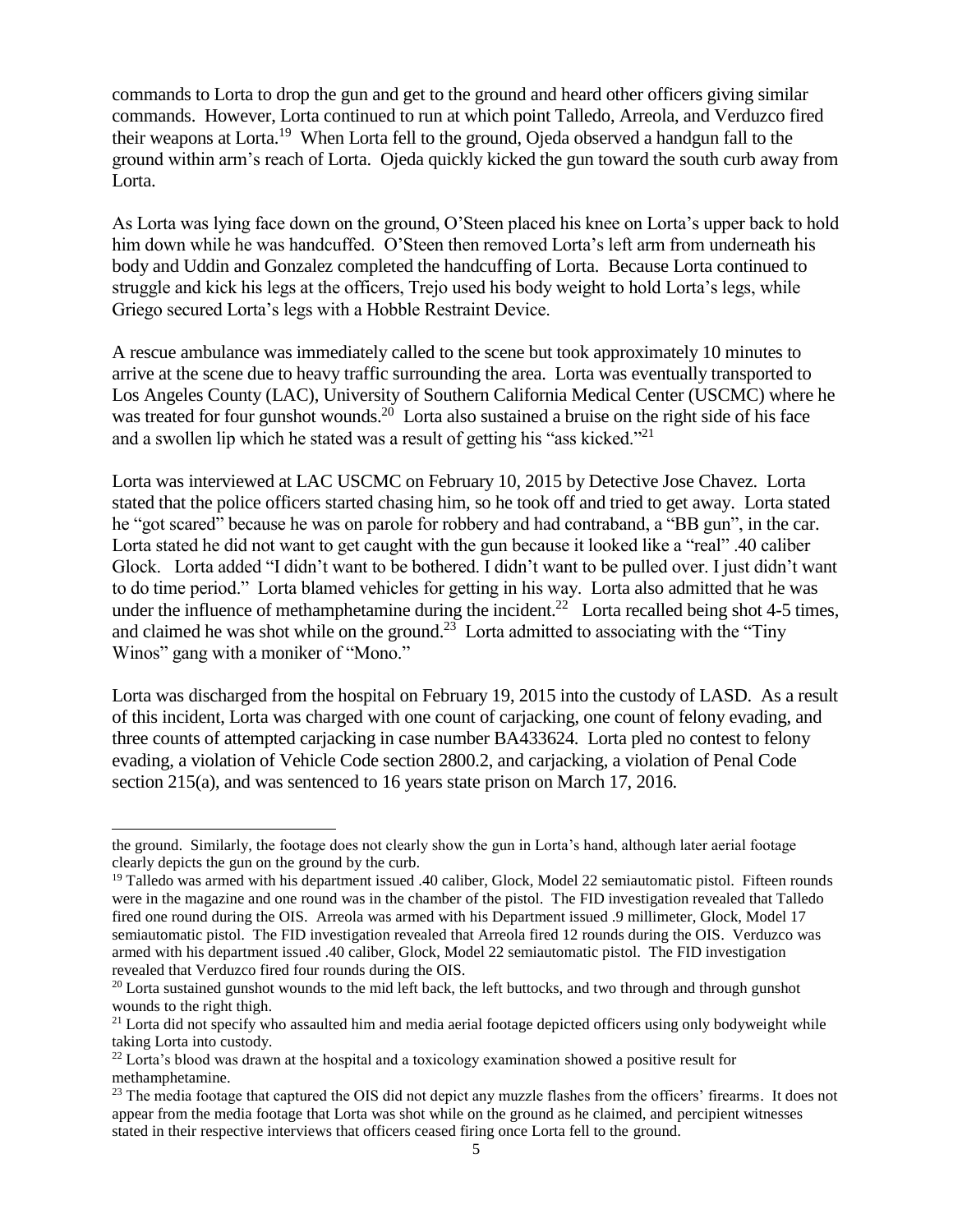#### **Statement of Elizabeth Yarahuan**

Yarahuan was stopped in her vehicle on Imperial Street headed west past the Garfield intersection when she observed that Lorta "smashed" into vehicles. Yarahuan saw Lorta run out of his car towards a white vehicle. When the white vehicle took off, Lorta began running towards her as he was taking a gun out from his waistband. When he got to her car window, Lorta pointed a black gun at her and ordered her to get out of the car as he was also trying to open her car door. In fear for her life, Yarahuan unbuckled her seat belt and ran out of the car. As Yarahuan was exiting her car, Lorta pushed her on the back trying to get her out.

#### **Statement of Loretta Cervantes**

Cervantes had exited the 60 freeway on Findlay Avenue and was driving on Via Campo Street when she looked in her rearview mirror and observed sirens and Lorta's vehicle coming behind her. As Lorta tried to maneuver its way between Cervantes' vehicle and the middle lane, Lorta's car impacted her car getting wedged between her car and the middle car. Lorta parked his car, swung his door open, and started running east. As Lorta was running, Cervantes observed Lorta had a black semiautomatic gun in his left hand.<sup>24</sup> Lorta got about four car lengths past Cervantes' car when she observed about ten police officers running east behind Lorta. The officers were coming up from different directions but they were all running towards Lorta's direction. The officers were saying things to Lorta but Cervantes could not make out what the officers were saying. Cervantes then saw and heard the officers shooting and Lorta fell on the floor.<sup>25</sup> When the shots were fired, Lorta was still trying to run. The officers then reached Lorta and turned him over onto his back. Cervantes' vision was then obstructed by all the officers surrounding Lorta at that time.

#### **Statement of Francisco Avalos**

About four minutes after he had exited the 60 freeway, Avalos heard a "big bomb" that sounded like a traffic accident. Avalos looked over his left hand side and observed Lorta exit a car right next to Avalos. Lorta ran east past Avalos' car with a black gun in his left hand. Avalos became fearful of what Lorta might do. After unsuccessfully trying to open the door to an SUV that was parked in front of Avalos' car, Lorta took off running. Police officers ran towards Lorta following him. Avalos then heard about five to seven, possibly more, shots fired but was not able to see what was going on due to the cars in front of him.

#### **Statement of Jun Kun Park**

 $\overline{a}$ 

Park was stopped in his Lexus with his wife, Kwan Jo Park, seated in the passenger's seat when he heard a crash behind him. Suddenly, Lorta opened Park's driver's side door, pointed a black gun at Park's left shoulder, and ordered him to "Go, go, go."<sup>26</sup> This placed Park in fear for his safety.<sup>27</sup>

 $24$  Initially, Cervantes expressed slight hesitancy about her observation of the gun in Lorta's hand. Cervantes stated "I initially felt that I saw a gun in his left hand but I mean, as time is going on it's like I can't be sure if that's what I saw..." However, when asked to give her best recollection on this issue, Cervantes added "If  $I - iI$  hold onto my – my first image of when I – when it all happened I said I saw him with a gun in his left hand." She described the gun as black and semiautomatic.

 $25$  Cervantes estimated there were 10 to 15 shots.

<sup>&</sup>lt;sup>26</sup> Park described the gun being similar to a .45 caliber handgun.

<sup>&</sup>lt;sup>27</sup> Park's wife, Kwan Jo Park, also became very scared upon seeing Lorta point a gun at her husband and experienced difficulty breathing as a result of the incident. K. Park was transported by ambulance following the incident for medical treatment.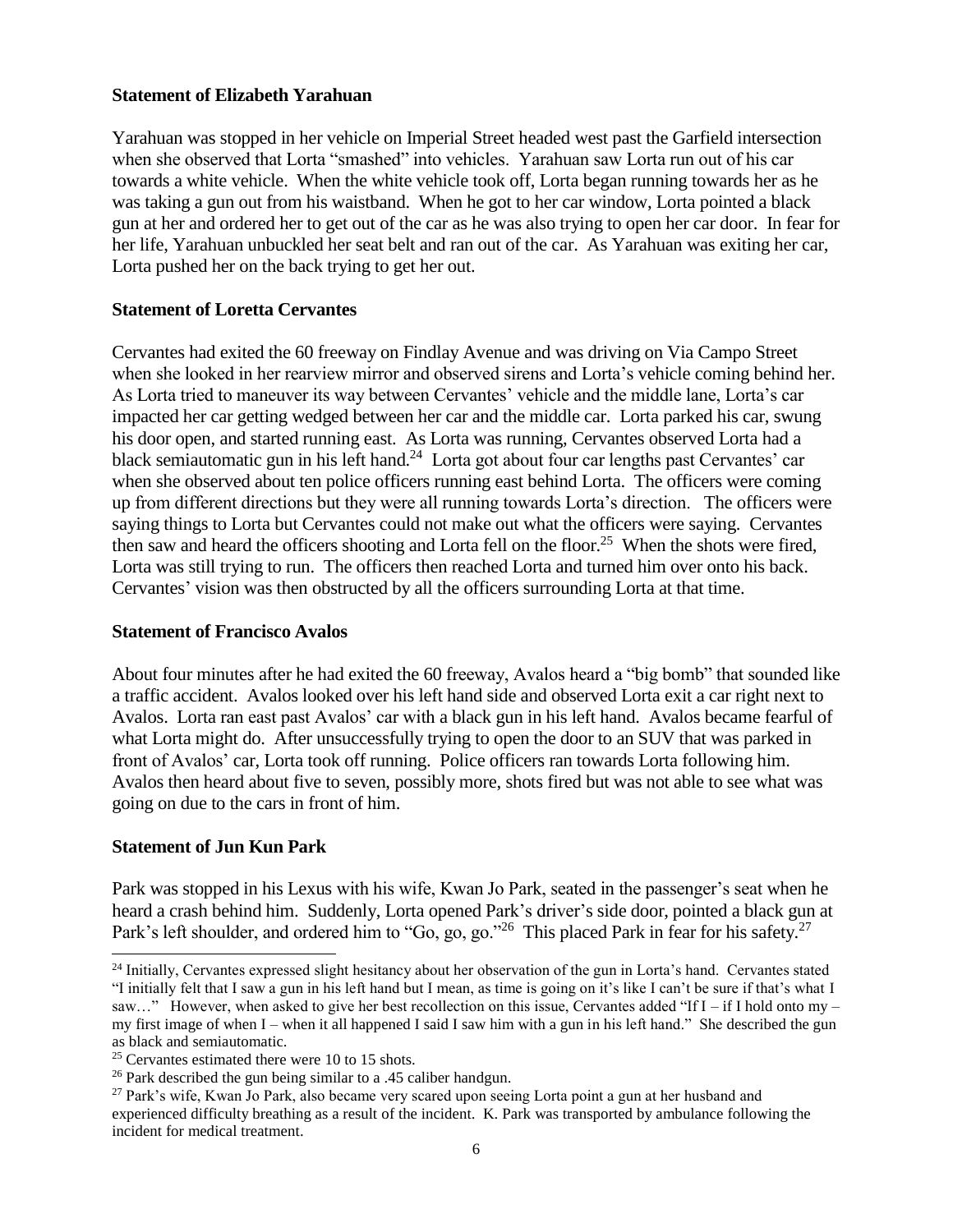About eight or ten police officers ran immediately towards Lorta and when Lorta saw that he could not get in Park's car because the officers were fast approaching, Lorta ran forward in front of Park's car. After Lorta ran forward, the signal light changed and the cars in front of Park proceeded forward. Park then saw about eight officers begin to shoot at Lorta as they were running after him, and Lorta fell to the ground.

### **LEGAL ANALYSIS**

Any peace officer who has reasonable cause to believe that the person to be arrested has committed a public offense may use reasonable force to effect the arrest, to prevent escape or to overcome resistance. Penal Code §835a. California law permits the use of deadly force by police officers when necessary to affect the arrest of a person who has committed a forcible and atrocious felony which threatens death or serious bodily harm. *People v. Ceballos* (1974) 12 Cal.3d 470, 477-484; *Kortum v. Alkire* (1977) 69 Cal.App.3d 325; *Tennesse v. Garner* (1985) 105 S.Ct. 1694. Forcible and atrocious crimes are those crimes whose character and manner reasonably create a fear of death or serious bodily injury. *Ceballos*, supra, 12 Cal.3d at 479. Carjacking is an inherently dangerous and heinous felony. *People v. Antoine* (1996) 48 Cal.App.4th 489, 495-496. Carjacking is a particularly serious crime that victimizes persons in vulnerable settings and, because of the nature of the taking, raises a serious potential for harm to the victim, the perpetrator and the public at large. *Id.*

California law permits the use of deadly force in self-defense or in the defense of others if it reasonably appears to the person claiming the right of self-defense or the defense of others that he actually and reasonably believed that he or others were in imminent danger of great bodily injury or death. Penal Code §197; *People v. Randle* (2005) 35 Cal.4 th 987, 994 (overruled on another ground in *People v. Chun* (2009) 45 Cal.4<sup>th</sup> 1172, 1201); *People v. Humphrey* (1996) 13 Cal.4<sup>th</sup> 1073, 1082; see also, CALCRIM No. 505.

In protecting himself or another, a person may use all the force which he believes reasonably necessary and which would appear to a reasonable person, in the same or similar circumstances, to be necessary to prevent the injury which appears to be imminent. CALCRIM NO. 3470. If the person's beliefs were reasonable, the danger does not need to have actually existed. *Id.*

A police officer's attempt to terminate a dangerous high-speed car chase that threatens the lives of innocent bystanders does not violate the Fourth Amendment, even when it places the fleeing motorist at risk of serious injury or death. *Scott v. Harris* (2007) 550 U.S. 372; *Plumhoff v. Rickard* (2014) 134 S.Ct. 2012, 2021. Further, if officers are justified in firing at a suspect in order to end a severe threat to public safety, they need not stop shooting until the threat has ended. *Plumhoff* at 2022*.*

In determining the reasonableness of an officer's actions, allowances must be made for the fact that police officers are often forced to make split-second judgments, in circumstances that are tense, uncertain and rapidly evolving, about the amount of force that is necessary in a particular situation. *Graham v. Connor* (1989) 490 U.S. 386, 396-398.

The evidence examined in this investigation shows that Lorta drove in wanton disregard for public safety when he deliberately evaded officers in his car for fear of going back to prison. Lorta consciously and deliberately endangered the lives of innocent motorists and pedestrians when he engaged officers in a high speed pursuit that, miraculously, only resulted in serious injury to Lorta